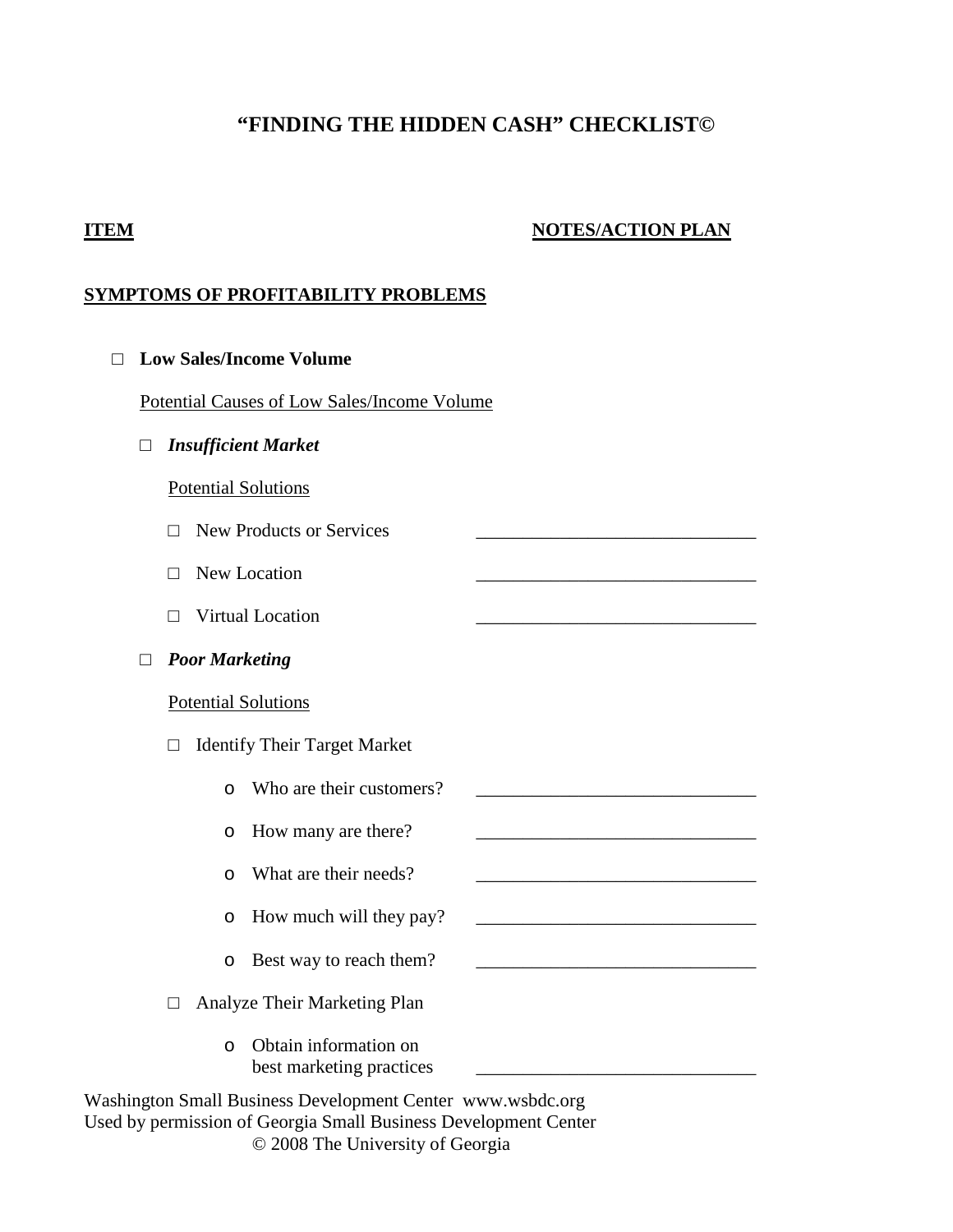|  | $\circ$  | Ask other successful small<br>business owners what works |  |
|--|----------|----------------------------------------------------------|--|
|  | $\circ$  |                                                          |  |
|  | O        | Modify plan based on<br>analysis and feedback            |  |
|  |          | <b>No Repeat Business</b>                                |  |
|  |          | Why do they have no repeat business?                     |  |
|  |          | Poor Products and Selection                              |  |
|  |          | <b>Potential Solutions</b>                               |  |
|  | $\Omega$ | Vendor relations                                         |  |
|  | $\circ$  | Trade shows                                              |  |
|  | $\circ$  | <b>Customer</b> feedback                                 |  |
|  |          | Poor Technical Expertise                                 |  |
|  |          | <b>Potential Solutions</b>                               |  |
|  | O        | Training for employees                                   |  |
|  | O        | Hiring qualified personnel                               |  |
|  | O        | <b>Customer feedback</b>                                 |  |
|  |          | <b>Customer Service Problems</b>                         |  |
|  |          | <b>Potential Solutions</b>                               |  |
|  | $\circ$  | Hire qualified employees                                 |  |
|  | $\circ$  | Train employees                                          |  |
|  | $\circ$  | Know the customer                                        |  |
|  | O        |                                                          |  |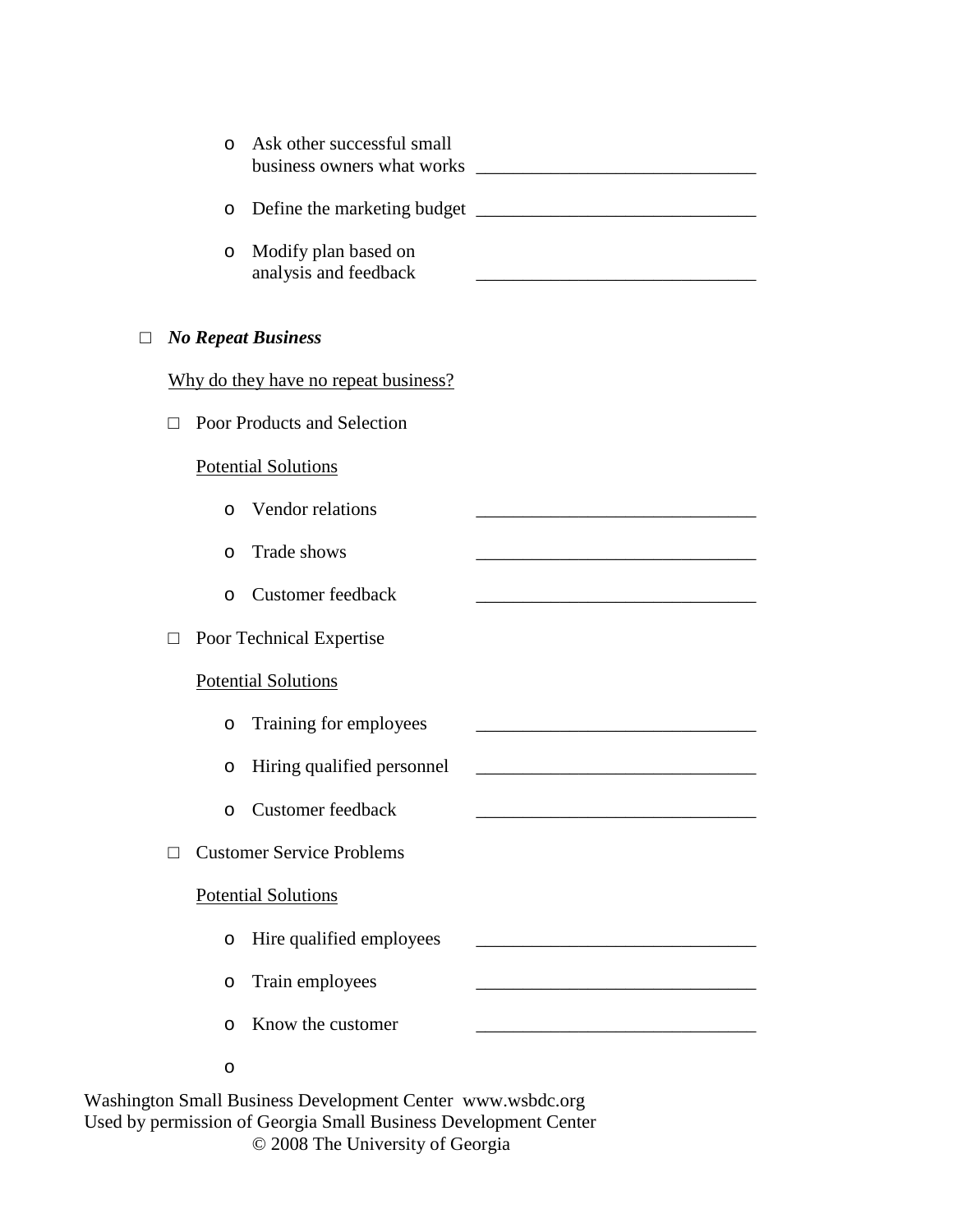|   |        | O                       | Make sure customers<br>believe it is in their best<br>interest to do business<br>with the client |  |
|---|--------|-------------------------|--------------------------------------------------------------------------------------------------|--|
|   |        | $\circ$                 | Solicit feedback from<br>customers                                                               |  |
|   |        | $\circ$                 | Take care of unhappy<br>customers                                                                |  |
|   |        | O                       | <b>Empower employees</b><br>to solve problems                                                    |  |
|   | П      |                         | <b>Noncompetitive Pricing</b>                                                                    |  |
|   |        |                         | <b>Potential Solutions</b>                                                                       |  |
|   | П      |                         | Know the competition                                                                             |  |
|   | П      |                         | Vendor relations                                                                                 |  |
|   | $\Box$ |                         | Perception is Reality                                                                            |  |
|   |        | O                       | Superior products/services                                                                       |  |
|   |        | $\circ$                 | Value added service                                                                              |  |
| □ |        |                         | Low Gross Profit Margin %                                                                        |  |
|   |        | <b>Potential Causes</b> |                                                                                                  |  |
|   | $\Box$ |                         | Pricing incorrectly                                                                              |  |
|   | $\Box$ |                         | Paying too much for COGS                                                                         |  |
|   | $\Box$ | Shrinkage               |                                                                                                  |  |
|   |        | $\circ$                 | Family                                                                                           |  |
|   |        | O                       | Theft                                                                                            |  |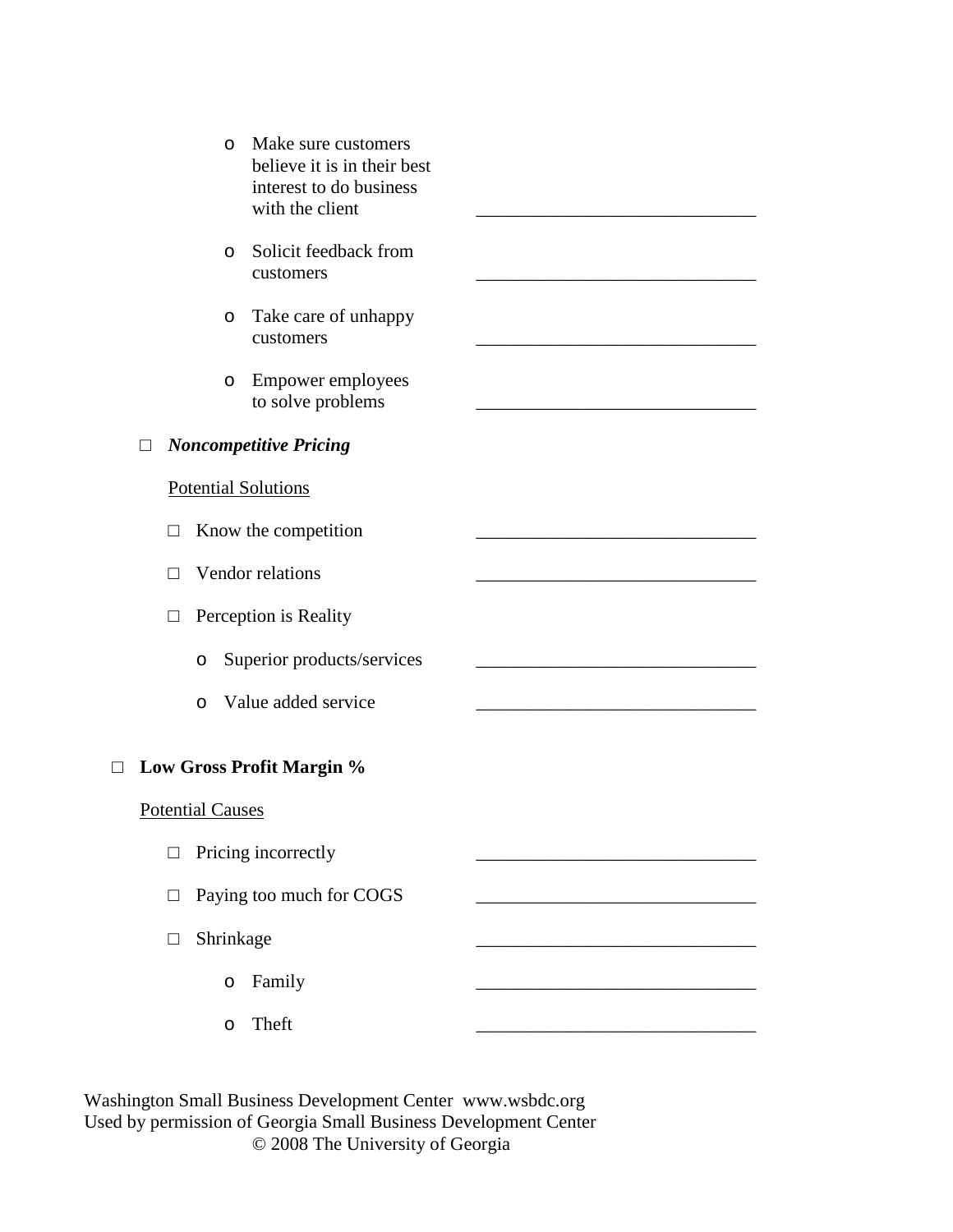#### □ **Low Net Profit**

# Potential Causes

|        |         | Low sales/revenue                                           |  |
|--------|---------|-------------------------------------------------------------|--|
| $\Box$ |         | Low gross profit                                            |  |
|        |         | High operating expenses                                     |  |
|        | $\circ$ | High owner needs                                            |  |
|        |         | Potential solutions                                         |  |
|        |         | Review owner needs,<br>budget, and other<br>possible income |  |
|        | O       | High rent                                                   |  |
|        |         | Potential solutions                                         |  |
|        |         | Renegotiate lease<br>п                                      |  |
|        |         | Share space                                                 |  |
|        |         | Relocate<br>■                                               |  |
|        | O       | High debt service                                           |  |
|        |         | Potential solutions                                         |  |
|        |         | Refinance debt<br>п                                         |  |
|        |         | Interest only<br>payments                                   |  |
|        |         | Debt consolidation                                          |  |
|        | $\circ$ | Uncontrolled office expenditures                            |  |
|        |         | Potential solutions                                         |  |
|        |         | Develop budget<br>п                                         |  |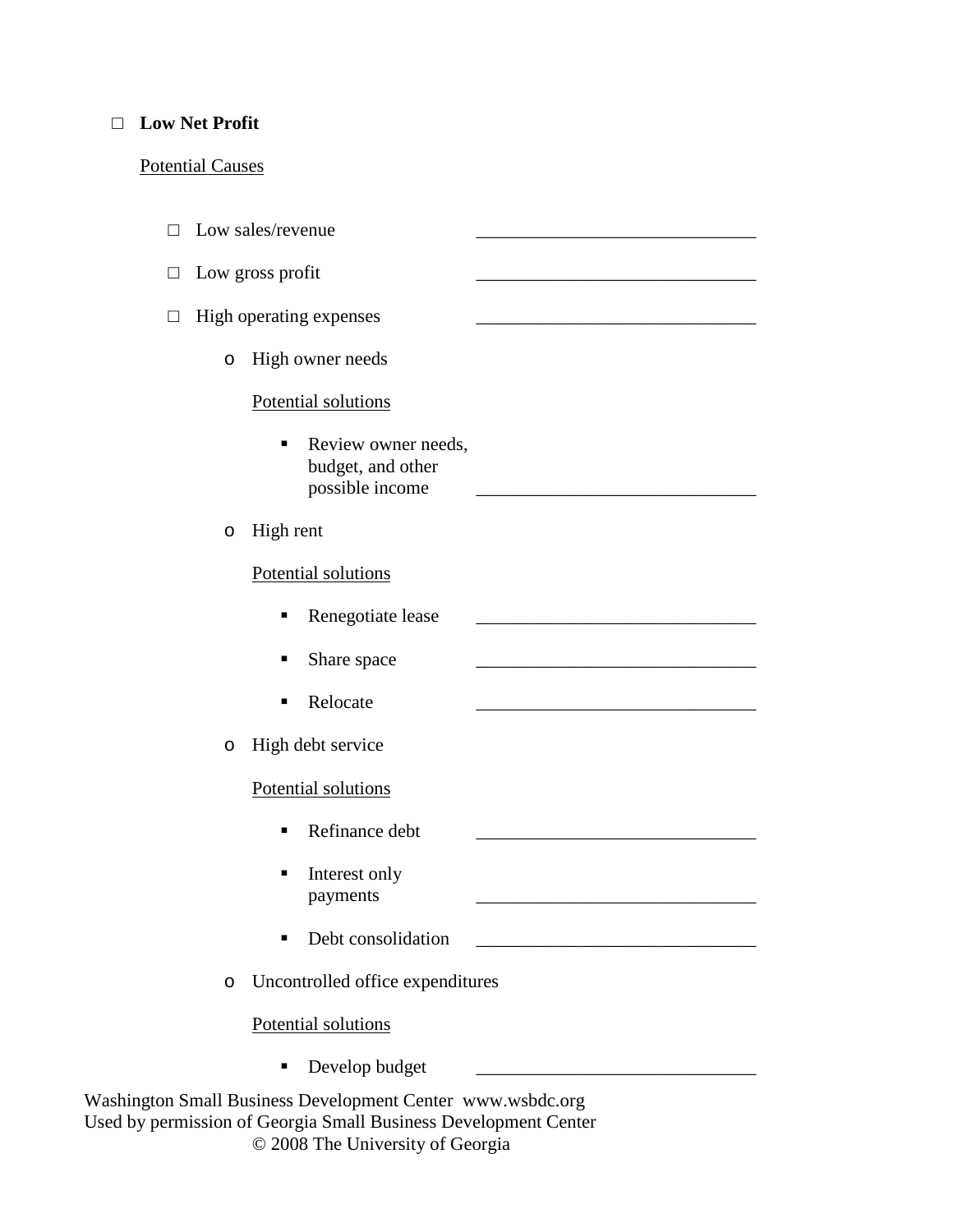|   | Monitor actual<br>versus budget      |                                                                                                                        |
|---|--------------------------------------|------------------------------------------------------------------------------------------------------------------------|
|   | Eliminate non-<br>essential spending |                                                                                                                        |
|   | Check vendors'<br>pricing            |                                                                                                                        |
| O | Payroll expense                      |                                                                                                                        |
|   | Potential solutions                  |                                                                                                                        |
|   | No overtime<br>п                     |                                                                                                                        |
|   | Work associated<br>п<br>with profit  |                                                                                                                        |
|   | Non-cash rewards                     |                                                                                                                        |
|   | Terminations if needed               | <u> 1980 - Jan Barbara Barat, prima popular popular popular popular popular popular popular popular popular popula</u> |
| O | Insurance                            |                                                                                                                        |
|   | Potential solutions                  |                                                                                                                        |
|   | Obtain three quotes<br>п             |                                                                                                                        |
|   | Drop unnecessary<br>coverage         |                                                                                                                        |
| O | Everything else                      |                                                                                                                        |
|   |                                      |                                                                                                                        |

# **CAUSES OF CASH FLOW PROBLEMS**

#### □ Low or No Profit

#### □ **High Accounts Receivable**

□ In house financing instead of finance company or taking corporate credit cards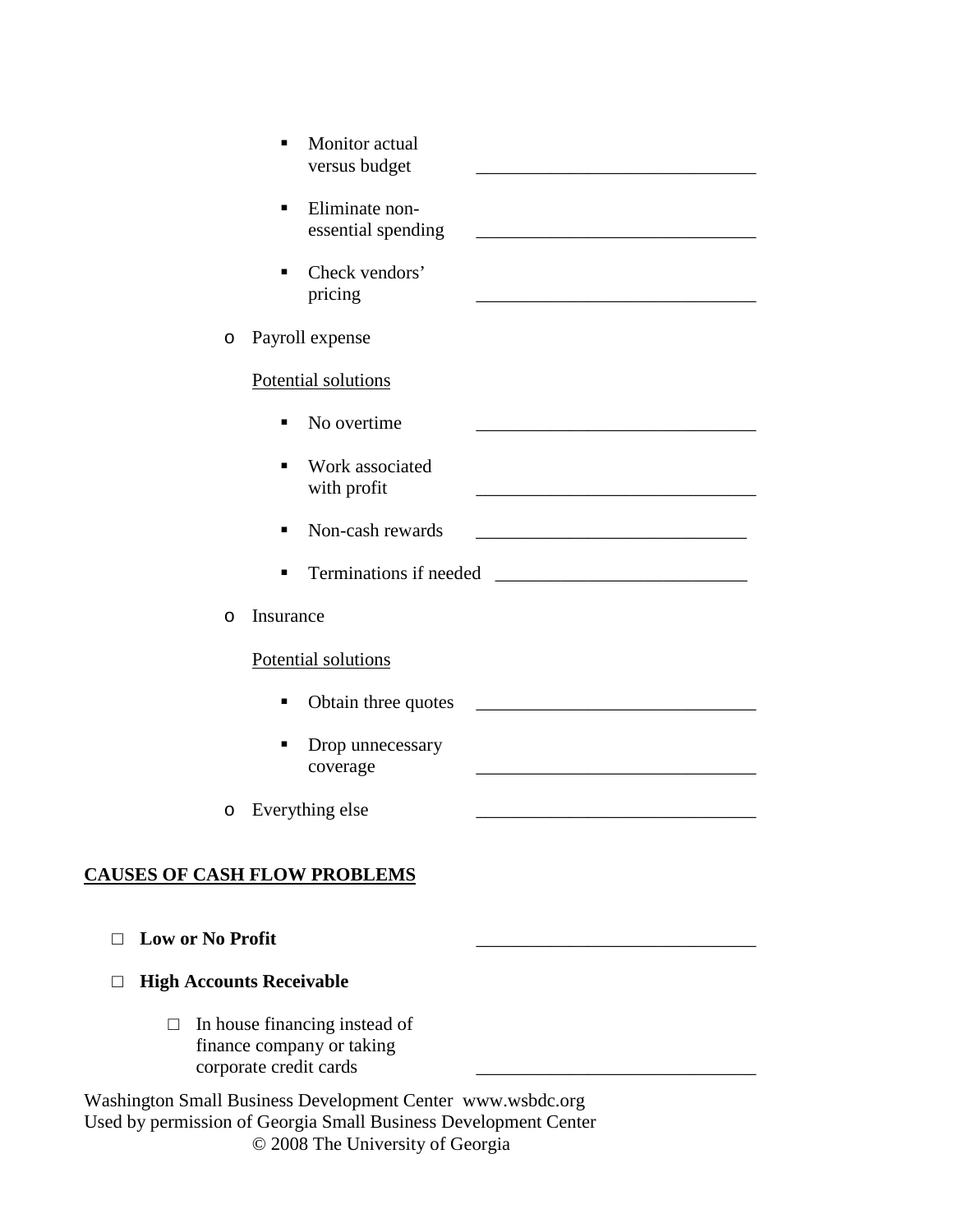| L.      | No or lenient credit policies                                |  |
|---------|--------------------------------------------------------------|--|
| $\Box$  | No discounts for early payment                               |  |
| $\Box$  | No or poorly enforced finance<br>terms                       |  |
|         | <b>Poor Collections Policy</b>                               |  |
| $\Box$  | No monitoring of accounts<br>receivable                      |  |
| П       | No collection process to follow<br>up on late accounts       |  |
| $\Box$  | No enforcement of credit limits                              |  |
| $\perp$ | No knowledge of small claims<br>court or collection agencies |  |
| ш       | No use of IRS bad debt rule                                  |  |
|         | <b>Too Much Inventory</b>                                    |  |
| $\Box$  | Lack of inventory monitoring                                 |  |
| Ш       | No knowledge of industry<br>"Inventory Turnover Rates"       |  |
|         | No knowledge of "price elasticity<br>of demand               |  |
| $\Box$  | Not taking advantage of sales                                |  |
|         | <b>Wrong Kind of Inventory</b>                               |  |

 $\Box$  Unwillingness to price obsolete<br>inventory to sell quickly invertion  $\overline{\phantom{a}}$  , we see that the self-definition  $\overline{\phantom{a}}$ 

| Washington Small Business Development Center www.wsbdc.org      |
|-----------------------------------------------------------------|
| Used by permission of Georgia Small Business Development Center |
| © 2008 The University of Georgia                                |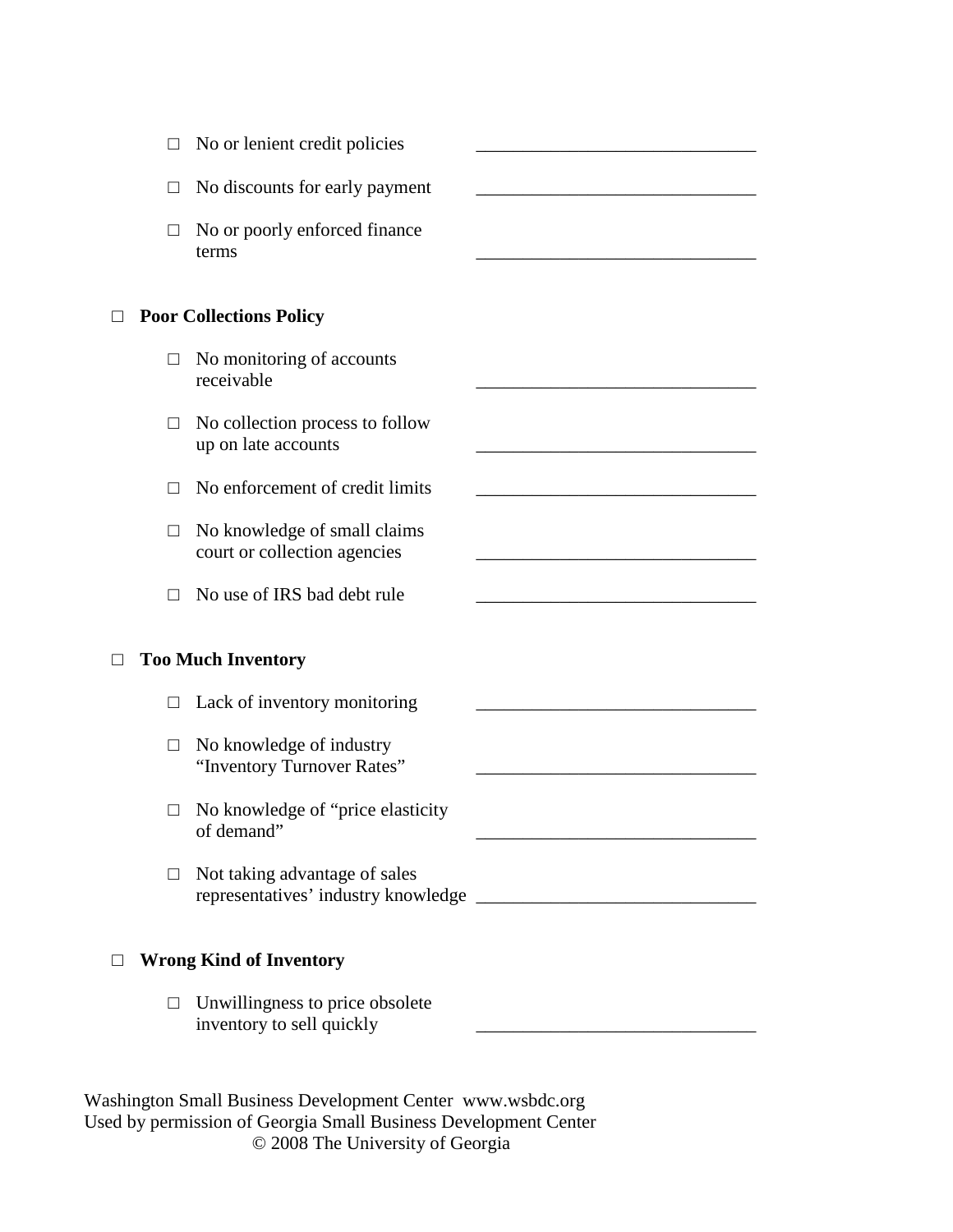|        | Ineffective use of Loss Leaders to<br>bring in customers for<br>"Up Selling" |  |
|--------|------------------------------------------------------------------------------|--|
|        | $\Box$ Lack of understanding of<br>customer wants                            |  |
| $\Box$ | Poor planning before going to<br>buy inventory                               |  |
|        | <b>Purchasing Long Term Assets with Cash</b>                                 |  |
| П      | Fear of debt                                                                 |  |
| $\Box$ | Failure to anticipate cash<br>flow needs                                     |  |
| $\Box$ | Poor relationship with banker                                                |  |
| $\Box$ | Tempted by vendor terms on<br>asset purchases                                |  |
|        | Line of Credit Instead of Term Loan                                          |  |
| $\Box$ | Failure to understand cash cycle                                             |  |
| $\Box$ | Poor relationship with banker                                                |  |
| $\Box$ | Fear of long term debt                                                       |  |
| $\Box$ | Failure to understand purpose of<br>of a line of credit                      |  |
| П      | Failure to monitor lines of credit                                           |  |
|        |                                                                              |  |
|        | <b>Out of Control Credit Card Debt</b>                                       |  |
|        |                                                                              |  |
| $\Box$ | Used credit cards in the first place                                         |  |
| $\Box$ | Banking of future contracts                                                  |  |